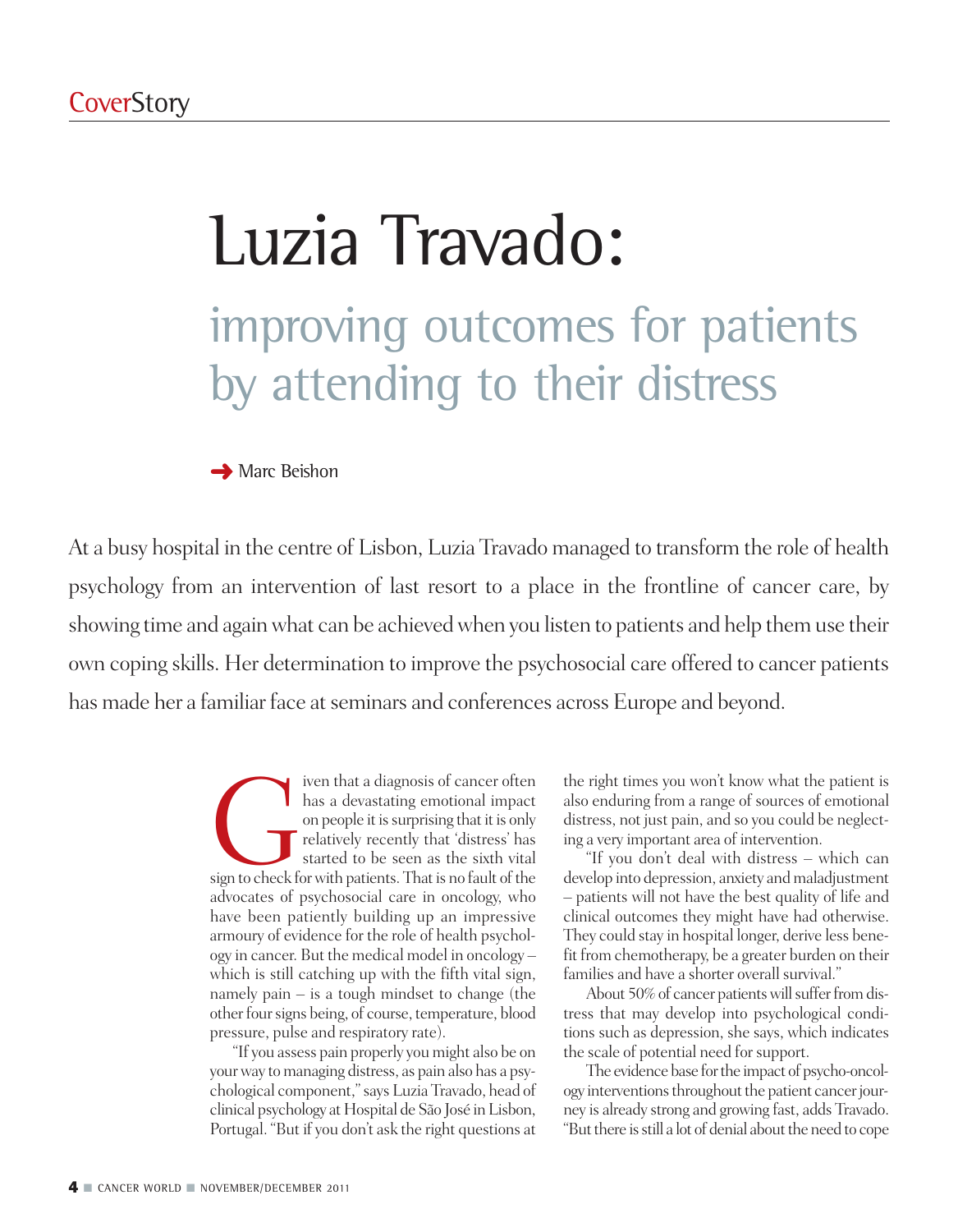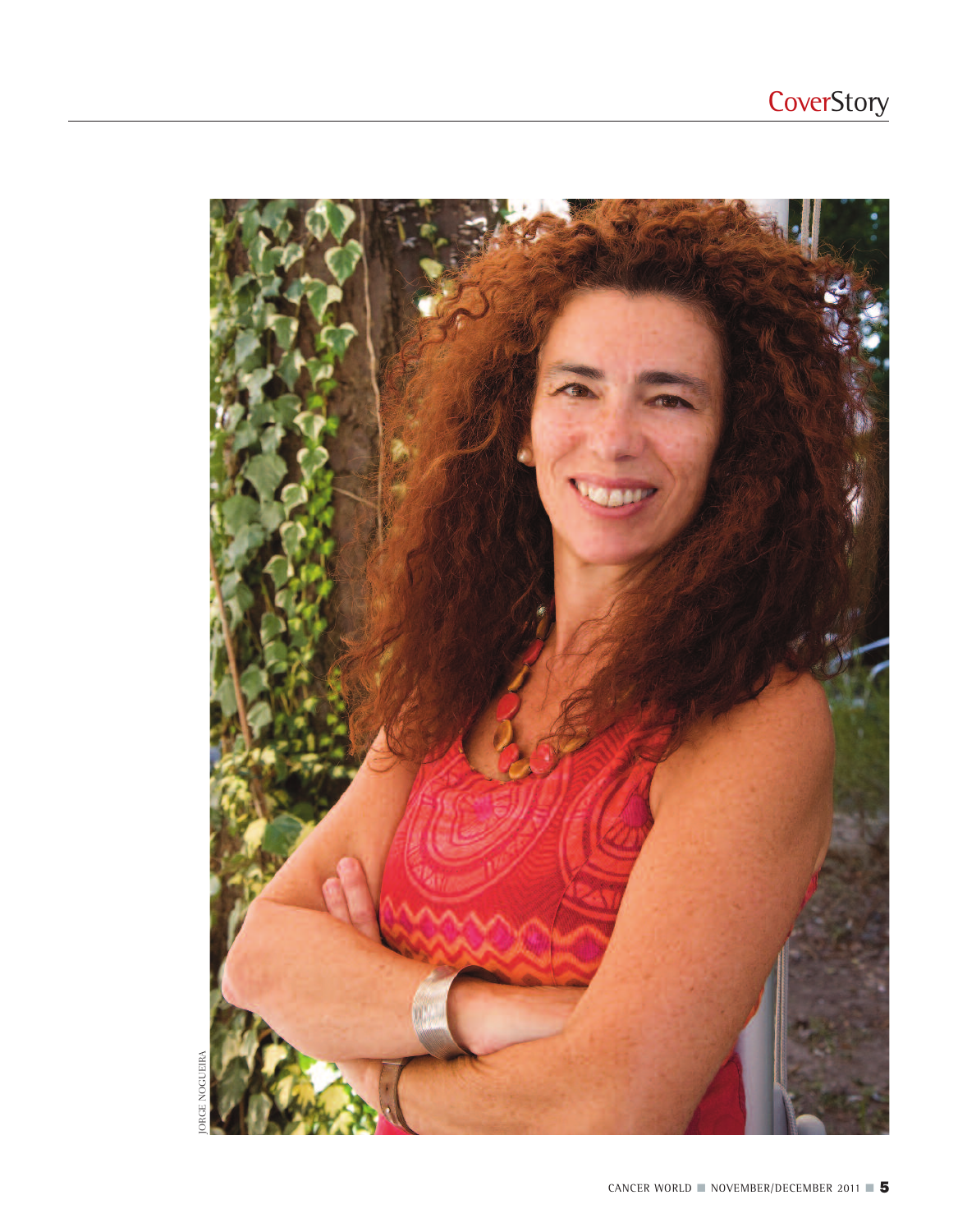## "We are part of the frontline team and not a separate department dealing with a different part of a patient"

with distress from both health professionals and patients, and the provision of psycho-oncologists in hospitals in countries such as Portugal is very mixed. At my hospital we have a team of seven clinical psychologists working in multidisciplinary teams in breast cancer, other cancer types and major health events such as burns and trauma. In other hospitals there may be only one part-time psychologist or psychiatrist and there is only so much they can do."

Across Europe too, the availability of psychosocial services varies greatly, although detailed figures are hard to come by at present. "If you look at whether psycho-oncology services are included in national cancer plans, a report from 2009 showed that of the 19 countries that had plans in Europe all specified palliative care and rehabilitation, and 16 specified psychological support," she says. "But the focus was on palliative and end-of-life care, and few plans today have information about evaluating any type of cancer service, let alone psycho-oncology."

She points also to a global survey of professionals working in psychosocial care that reports on where services are being offered, noting that it is by no means certain that the most cancer-oriented institutions – cancer centres and university hospitals – have regular psycho-oncology services for patients, and in other settings such as out-patient clinics and private practice they are rarely offered.

The baseline data about existing services should be boosted by a psychosocial oncology action project, part of the healthcare work package in the European Partnership for Action Against Cancer (EPAAC), which is proposing first to map the coverage of services and then develop and pilot education tools for com-

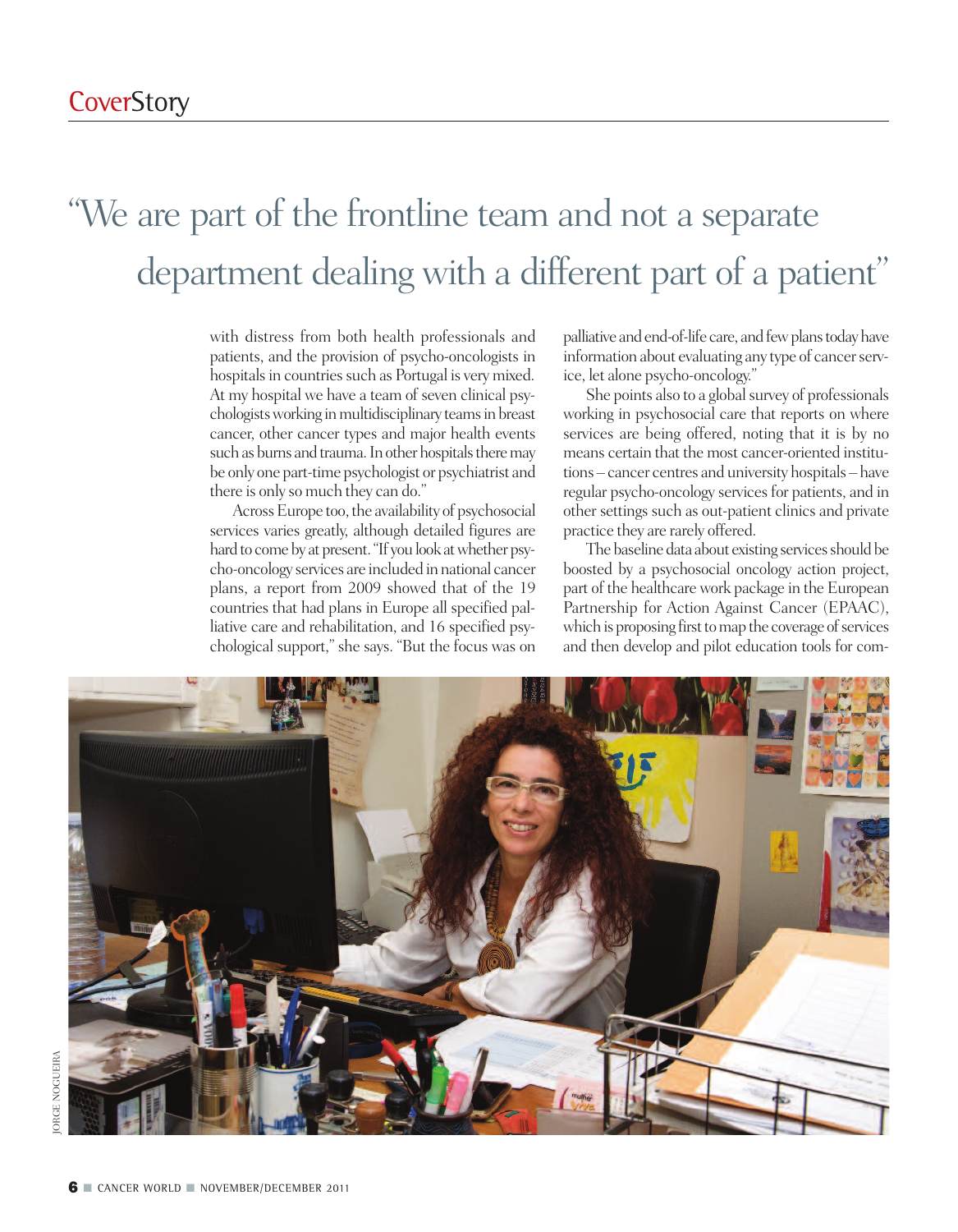munication skills and psychosocial care, initially in countries with low provision. Travado is leading this project, on behalf of the National Coordinating Body for Oncological Disease in Portugal, with a range of partner organisations.These include the International Psycho-Oncology Society (IPOS, for which she is currently treasurer) – a global organisation that is now promoting psychosocial services as part of standard care, which she says is being endorsed by an increasing number of cancer societies and patient groups.

The most high-profile support recently has come from the World Health Organization, which is currently involved in discussing the possibility of IPOS becoming a non-governmental organisation (NGO) partner to establish psychosocial care in cancer control programmes. In developing countries carrying out cervical cancer screening and treatment, for instance, it is hard to overestimate the importance of integrating counselling into care, as well as training professionals in communications skills – both cornerstones of psycho-oncology.

In Travado, the psycho-oncology movement has a tremendously energetic and passionate expert to help promote such support – and itmust not be an optional extra for healthcare systems, she says. "All patients who need psychosocial care are entitled to  $it - it$  should be considered a human right in the same way as treatment for physical illness." Indeed, according to a recent report she mentions from the US Institute of Medicine, 'Cancer care for the whole patient: meeting psychosocial needs', it is just not possible now to deliver highquality care without integrating the approaches and tools that are already available for taking care of psychological health. Every cancer centre under the US National Cancer Institute is now required to have a psycho-oncology programme.

"Psychosocial burdens canbemore threatening in many cases than the disease itself," says Travado. "Evenwhen a canceristreatable someonemay feel in despair and not cope. What we need to impress on policy makers and the medical community is that we are part of the frontline team and not a separate department dealing with a different part of a patient."

Travado's interest in therapy was sparked by a year-long stay in the US when she was just 17, as she was fortunate to gain a place on an intercultural exchange programme that had been established after World War II. "I finished my high school in America and learnt about the importance of contributing to society – in Portugal we had been used to the state providing for us. I spent time visiting people in a war veterans' hospital and learnt how to listen to their life stories – often they had no other visitors."

Back in Portugal, Travado decided not to do biology ("too much labwork"), and considered geology before landing in clinical psychology at Lisbon University, and was fortunate to learn from a professor who had worked with the famous psychologist Jean Piaget, and had imported cognitive behavioural therapy (CBT) from California. "I did my post-grad work on psychotherapy, focusing on what we call a constructivist approach, which we are nowlinkingwith psycho-oncology. Broadly, it's about patient-centred care and means attending to a patient's own preferences and decisions, and understandingwhat their resources are, and then helping them to explore alternatives based on what they already know, and so helping them to function.

"It's about respecting their own equilibrium and is the opposite of a paternalistic model, in which doctors and specialists pretend they know everything and patients should learn from them. I tell my students that they must learn from their patients – about how they function and what they use to deal with difficulties, and so build their self-esteem and confidence."

She adds that the cognitive behavioural model "arms youwith brief, effective techniques and interventions for reducing patients' symptoms of distress, anxiety, depression and pain" – and has proved to be a great foundation for clinical health psychology, as has been extensively demonstrated by international colleagues such as Maggie Watson at the Royal Marsden in the UK. But Travado was very much on her own to start with.

She was trained first in clinical psychology with peoplewho didn't have physical problems – thatwas

"They must learn from their patients – about how they function and what they use to deal with difficulties"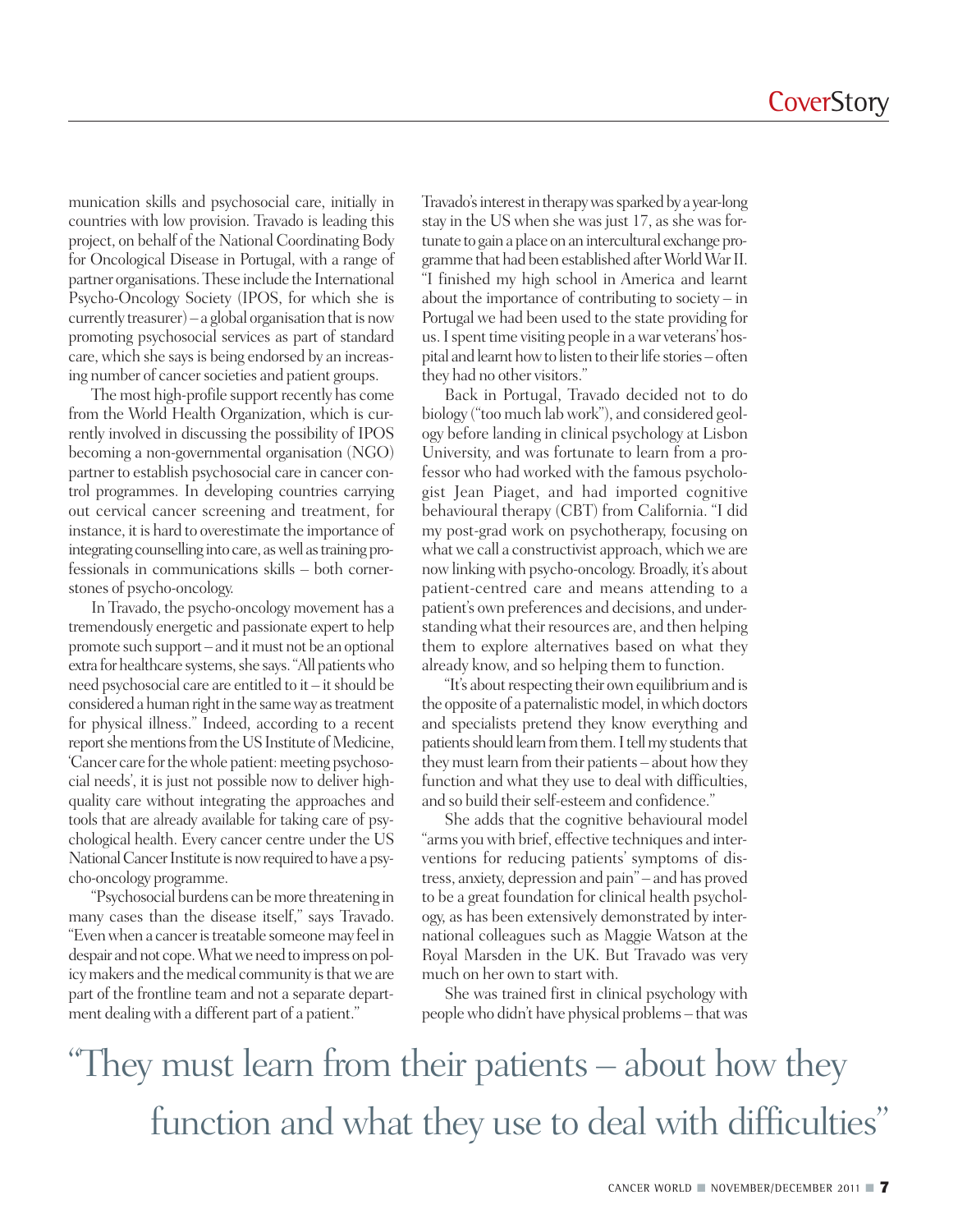### "There were even some people who had just pulled a sheet over their head such was their feeling of isolation"

to come soon – but says she "developed a passion for psychology and patient narratives". However, there were no jobs for a health psychologist in Lisbon, and she left to try to establish a private practice in a nearby town, which was to suffer an awful event. "There was a gas explosion in a high school–two children died and thirteen had severe burns. I was asked to help those affected and their parentswith the ordeal."

Travado then met the director of Hospital São José at a community event in the town and, having heard about her work, he invited her to join the hospital as a health psychologist working with burn patients and others referred by the plastic surgery teams."Iwastold, 'Putthiswhite coat on,write your name on it and add "psychologist" and you'll be OK,' but some doctors said to me that I shouldn't be there, but at a psychiatric hospital."

Working on short-term contracts, it wasn't long before she was also asked to talk to head and neck cancer patients, who like trauma and burn patients had often suffered drastic physical change. "I was told that as long as I could prove myself with the number of referrals, I could have a full-time position. It was hard at first – but I was very assertive. I said, 'The psychological impact of a physical illness or trauma can lead to a patient becoming silent or angry: if you have one of these, come to me and I can help them cope better."

When asked why she was a lone psychologist in a hospital that did not even have a full-time psychiatrist, Travado would reply that clinical psychology has its own status as a science, "and I didn't recognise anyone as superior – except a professor of psychology or the hospital director."

The story will be familiar to others who carved out paths in psycho-oncology in the early days. "Many doctors would only call for me when they didn't know what to do with a patient anymore. But I would see something extraordinary – I would sit with the patients, saying that the care team was concerned about them and their treatment, and I would ask what was troubling them and empathise, saying how tough it must be for them. They would then say everything about their concerns and feel debriefed. No one had spoken to them like this before – not the doctors, nor the nurses – by sitting by their bedside to ask what was troubling them. There were even some people who had just pulled a sheet over their head such was their feeling of isolation."

Amid all the psychotherapy theory, Travado has adopted a straightforward approach to helping patients the best, and that is simply visiting them at the bedside, or what she terms 'proximity' work. In the hospital, she and her team wear white coats, which at first sight seems as though that could distance themselves from people. "But we wear white coats as part of hospital regulations, as it shows we are professionals and that there is no question we are staff. And very importantly, patients know we are part of their healthcare team, which helps to lessen the stigma of what we do – they shouldn't feel the other team members think they are a problem."

While patients are in hospital, she says, it is important not to make more difficulties for them by requesting they visit a psychologist in an office. "If they are on award it's because they need to be there, andwe can usually talk to them privately using curtains or in the meal rooms in the wards."

Travado did indeed prove her worth, in doing much more than stepping in with 'problem' patients – albeit after five years or so of 'firefighting', working alone and running from one patient to another. She continued with severe burns patients – a speciality she maintainstoday – and became increasingly involved with cancer and other conditions such as spinal-cord injury, stroke, parasuicide, morbid obesity and chronic pain. Shewasthen able to integrate psycho-oncology much more into the multidisciplinary cancer teams thatwere starting to develop, especiallywith a breast cancer surgeon who wanted all the right people in his team, including Travado, social workers, physiotherapists, plastic surgeons and others, which was particularly crucial when mastectomy was the main option.

"But he still wanted a referral system so that patientswould have to make different appointments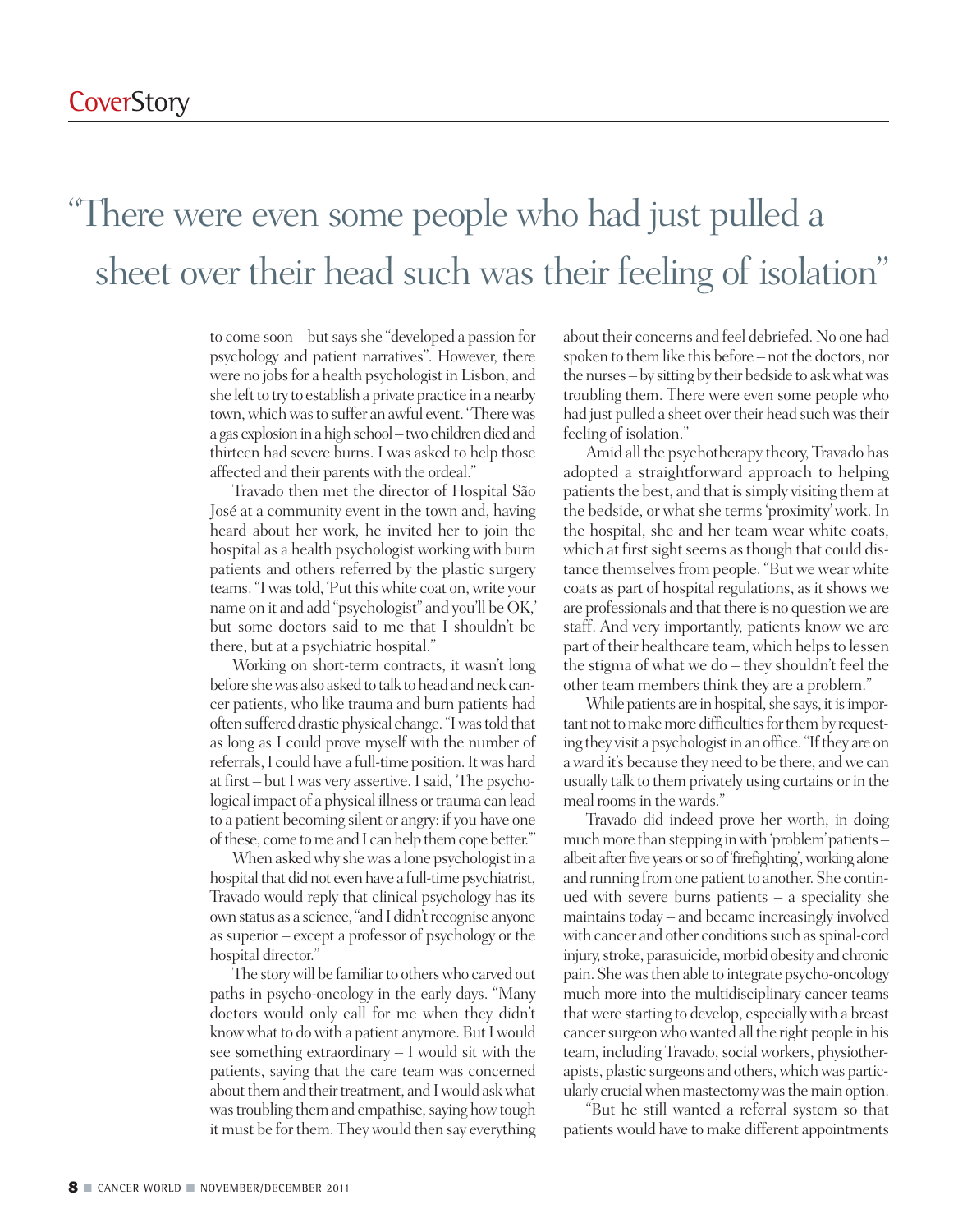to see team members such as myself, and I would be at the end of the list," she says. "I said that would just addmore burden to people and instead I developed a protocol for a psychologist to be in the room when the surgeon actually gives the diagnosis. This is the time when people really feel a great impact as they receive bad news – and in many places it is often poorly managed by doctors." This initial part of the protocol is in two steps. The first is with the surgeon or oncologist, so you can hear what is being said and see the patient's reactions. Then afterwards the patient goes with the psychologist to a separate room for discussion about their concerns.

She explains that this model – of providing psychosocial care alongside other clinicians when and where it is needed  $-$  also applies throughout the cancer journey, including decisions about treatment, difficult treatments such as chemotherapy, when there are recurrenceslater on, and palliative care, and is one that has been most applied to breast cancer patients at the Lisbon hospital.

"In particular we look after patients who have recurrences here – they do not tend to get much support in many other places. When I was at an international patient group conference in Munich I heard from women with metastatic breast cancer about their needs – while they had medical care their biggest need was for psychosocial support, as a recurrence is the thing you fear the most after initial treatment. A lack of referral to psycho-oncologists for recurrencesis a big gap in treatment – it is vital that we do not lose them from our services at such a dramatic time in their lives."

AsTravado adds, psychosocial care does come onstream well in most placeswhen people enter palliative care, but this stage she feels can happen too late in the cancer journey and she would like to see oncologists calling in such support earlier. "I have also argued in an editorial that oncologists should have quality-of-life assessment as part of their standard agenda at all stages," she says.

By the 1990s, Travado was able to build up a teamof health psychologists, and in 2000 she started to participate in international networking at the IPOS World Congress, and was pleased to find that colleagues abroad were working on similar cognitive behaviour interventions, and that protocols such as SPIKES, for breaking bad news, were being introduced, based on research with patients. SPIKES was developed by Robert Buckman and Walter Baile (the latter heads the Interpersonal Communication and Relationship Enhancement (I\*CARE) programme at MDAnderson in the US, a unit with which Travado collaborates closely).

In the last 10 years, Travado has engaged in a whirlwind of national and international activities, having been asked to advise Portugal's National Coordinator for Oncological Diseases – the country's cancer 'czar' – on national psycho-oncology coordination, and helping to organise a Europe-wide 'roundtable' on cancer when Portugal had the European Union presidency in 2007. "The Slovenian followup in the following yearled to theEPAAC European partnership action plan,"she adds.

With colleague Luigi Grassi, a psycho-oncologist in Italy, she secured a chapter on psychosocial care in 'Responding to the challenge of cancer in Europe', the book produced under the Slovenian presidency. This is an in-depth piece on how cancer affects people at various levels – socially and spiritually, as well as psychologically–and tells the story so far on the main tools for measuring distress, the psychosocial interventions, and the training and standards nowon offerfor clinical settings

The chapter presented some simple tools such asthe 'distressthermometer', developed by a panel of the US National Comprehensive Cancer Network, which helps all healthcare professionals to screen for distress, and which could help establish the 'sixth vital sign' in practice.

That relates to her involvement in one of her most important international research projects to date, the Southern European Psycho-Oncology Study (SEPOS), which is a collaboration between professionals in Portugal, Spain and Italy (and led by Luigi Grassi). "Southern Europe has been underserved by

Travado did indeed prove her worth, albeit after 5 years of working alone, running from one patient to another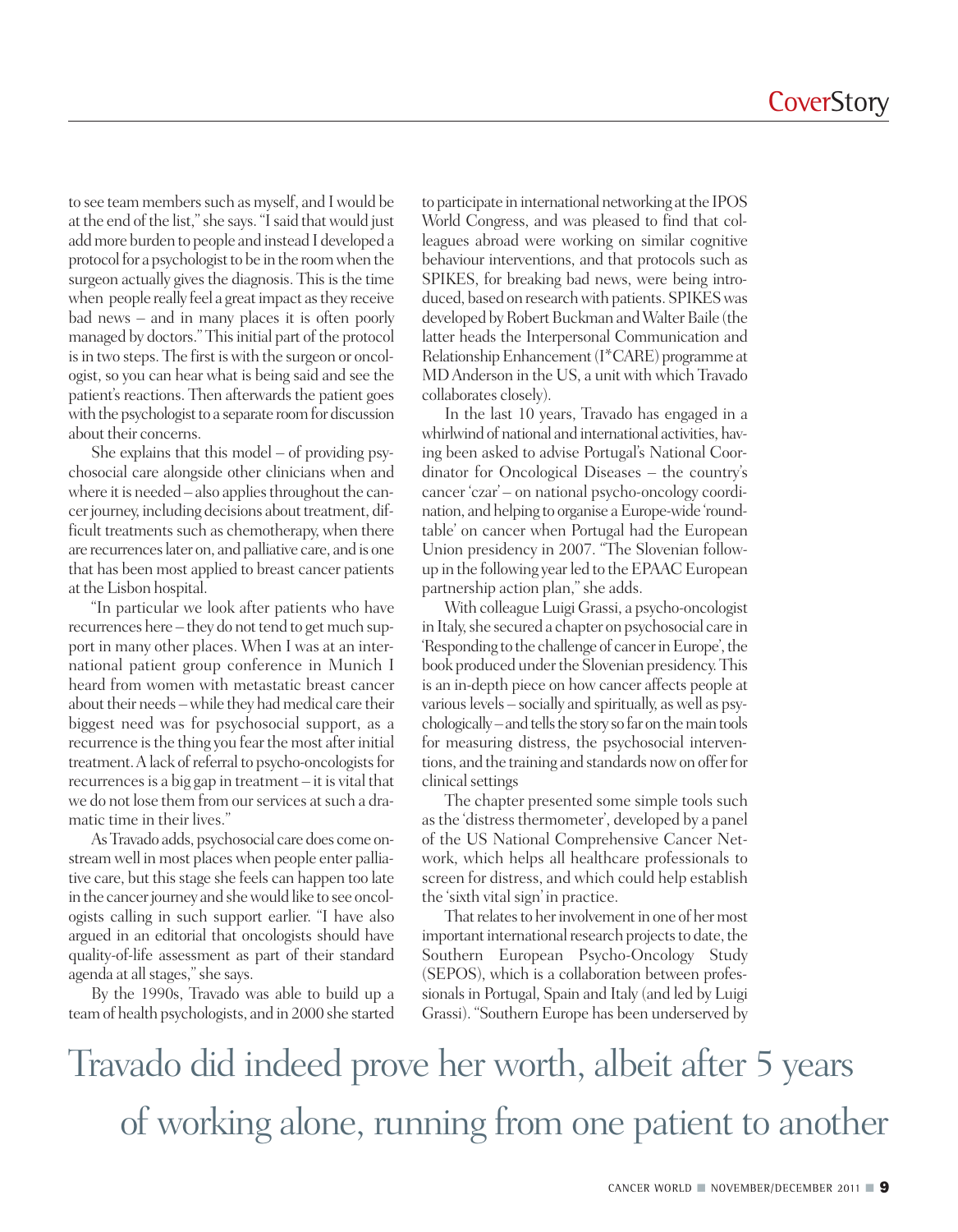$10<sup>1</sup>$ 

6

5

 $\overline{\mathbf{3}}$ 

 $\overline{2}$ 

**Extreme Distress** 

No Distress

### "A small difference in a doctor s communication ' approach can make a big difference in outcomes "

services compared with the north, and a key part of the project has been developing communication skills for healthcare professionals and also carrying out research that we could apply across the region and not reinvent the wheel in each country," she says.

Given that many hospitals do not have a full psycho-oncology service, it is often up to oncologists and nurses to provide the main support roles, and SEPOS has found that the vast majority of cancer doctors in the three countries had received no or very little communication skills training during their medical education. Although they felt proficient in talkingwith patients, says Travado, "learning how to communicate with empathy is a difficult technique for many – but once they practice asking about a patient's concerns and feelings in role-play training sessions, the outcomes can

### **MEASURING THE SIXTH VITAL SIGN**

The concept of a distress thermometer emphasises that distress level is a vital sign, just like temperature and blood pressure, that can and should be measured on a regular basis.

Patients are asked to circle their distress level over the past week on a scale of 0 to 10, and to check 'yes' or 'no' to a list of specific stressors that are listed under five main headings:

**Practical problems** (e.g. childcare, housing, treatment decisions)

**Family problems** (e.g. dealing with children or partner, ability to have children)

**Emotional problems** (e.g. depression, fear, sadness, loss of interest in usual activities)

#### **Spritual/religious concerns**

**Physical problems** (e.g. appearance, diarrhoea, fatigue, memory/concentration, mouth sores, sexual) The distress thermometer screening tool was developed by the US National Cancer Center Network, and can be accessed under their guidelines for supportive care at www.nccn.org

be different, such as helping patients to come to terms with difficult treatments they may have first refused. You have to understand concerns, letting patients talk without interruption and allowing them to bring their own agenda to the discussion. A small difference in a doctor's communication approach can make a big difference in outcomes."

The SEPOS group, she adds, has developed training modules for cancer doctors, and in Portugal Travado has been instrumental in launching a national communication skills training programme in 2009, although she has been running local training for much longer.A hundred cancer professionals – more than expected – turned up at the national launch event in Lisbon to hear invited speakers such as SPIKES protocol developer Walter Baile, and Lesley Fallowfield from the UK – the latter has carried out considerable research into communications skills in cancer.

"We then ran workshops in main cities, targeting cancer physicians, oncologists and others, but surgeons were the ones who needed the most support for this skill, and I worked with my husband, Joaquim Reis – also a health psychologist – to produce a two-set DVD that includes communication techniques and an introduction to the SPIKES breaking bad news protocol, as an educational tool to support thistraining.

"But asin many other countries, communication skills training is not mandatory and is still scarce in medical education. I of course would like it to be much more widespread." Travado adds that when other healthcare professionals are properly trained, they can pick up distress in a 'tiered' system, as patients move around clinics. "For example, we are working with oncology nurses at the hospital's chemotherapy outpatient day clinic in Lisbon to assess distress levels before chemotherapy treatment, where they can refer those who are suffering more to my team." Communication skills can also help prevent physician 'burnout', she adds.

Although she is critical of the 'medical model' and prescribing drugs as a first choice for dealingwith the symptoms of distress, she is keen to point out that there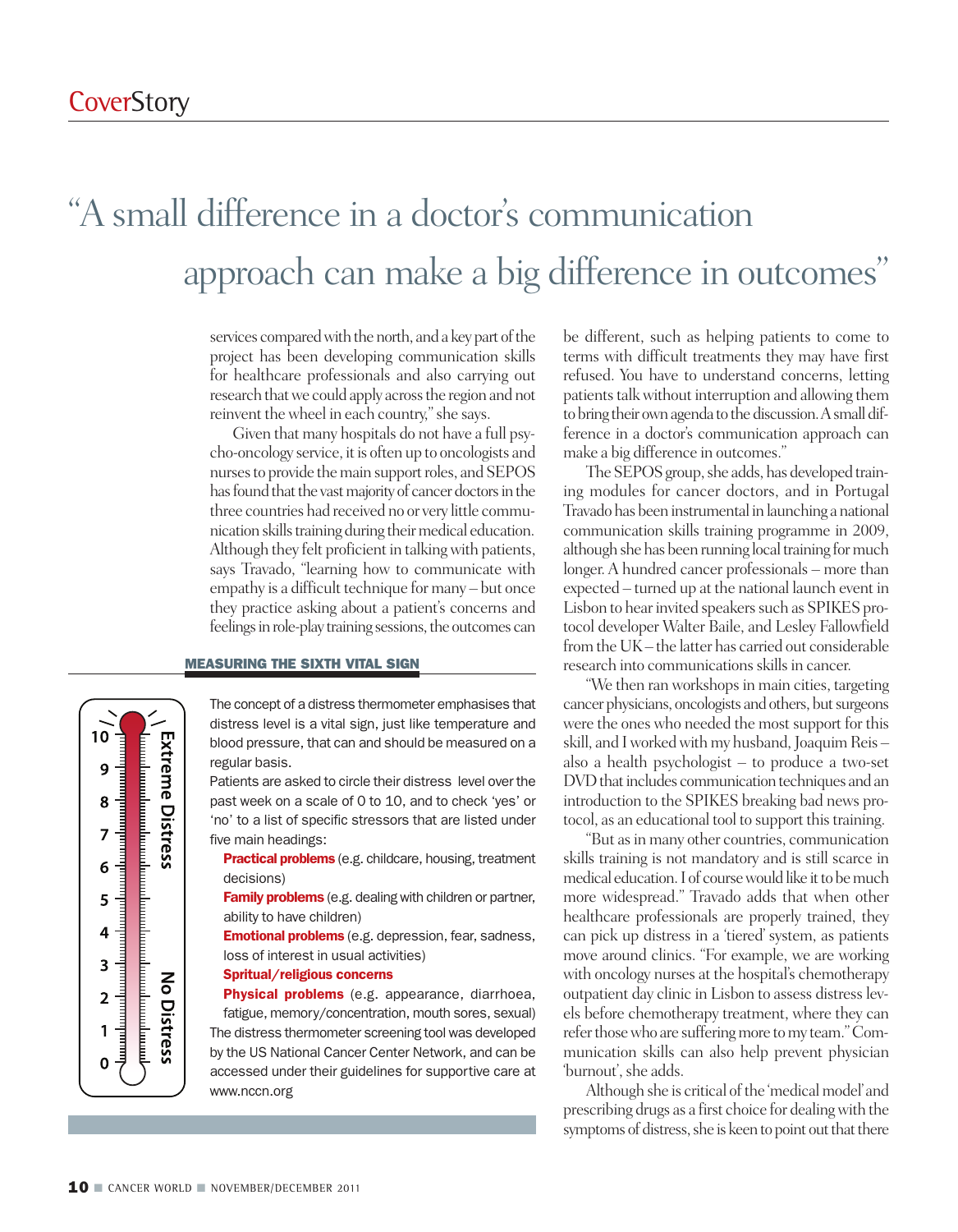

is no great dividing line between the professions of psychology and psychiatry in the field, at least among those who support the aims of IPOS. Close international colleagues such as Grassi and Baile, and also William Breitbart in the US and Sylvie Dolbeault in France, are psychiatrists. It is still common, though, for antidepressants and tranquillisers to be prescribed, including by medical oncologists.

People in southern Europe can have different psychosocial needs to other populations, she adds. Many cancer patients in Portugal are older people with little formal education, and they often adopt a more fatalistic and spiritual approach to their condition, in line with the 'fado' mournful music tradition in the country. "That does not mean people necessarily feel hopeless - in other countries fatalism can be seen as negative, but not here,"says Travado,who has also explored the role of spirituality in a SEPOS study, finding it is a protective factor against depression, which is important in countries with a strong religious background.

But in Portugal, as in other parts of southern Europe especially, it has taken time for doctors to fully disclose a cancer diagnosis with the majority of patients. "You can't adjust to something you don't understand, and a psychologist then cannot help them. I used to find patients who were angry because they thought they were being given inferior treatment, but they hadn't been told the truth." Following a survey in Portugal that showed that 85% of people wanted to know about a cancer diagnosis, the situation has begun to improve, she says.

At Lisbon, Travado's team has several of the major cancers – especially breast cancer and head and neck – firmly integrated into psycho-oncology, but by no means all.Afewsurgical teams have been less receptive. Personally, she focuses primarily on breast cancer and palliative care, and has established teamworking protocols and hospital education programmes in both, as well as also supervising health psychology students. Ongoing research includes women's subjective meanings about breast cancer and howthey affect the type and intensity of their emotional reactions and coping.

An initiative that she is especially proud of is helping to set up a Portuguese patient group for breast canexperience. Insight, support and advice from fellow patients and survivors can be immensely important, so at the São José Hospital, Viva Mulher Viva is considered part of the care team

A roomful of